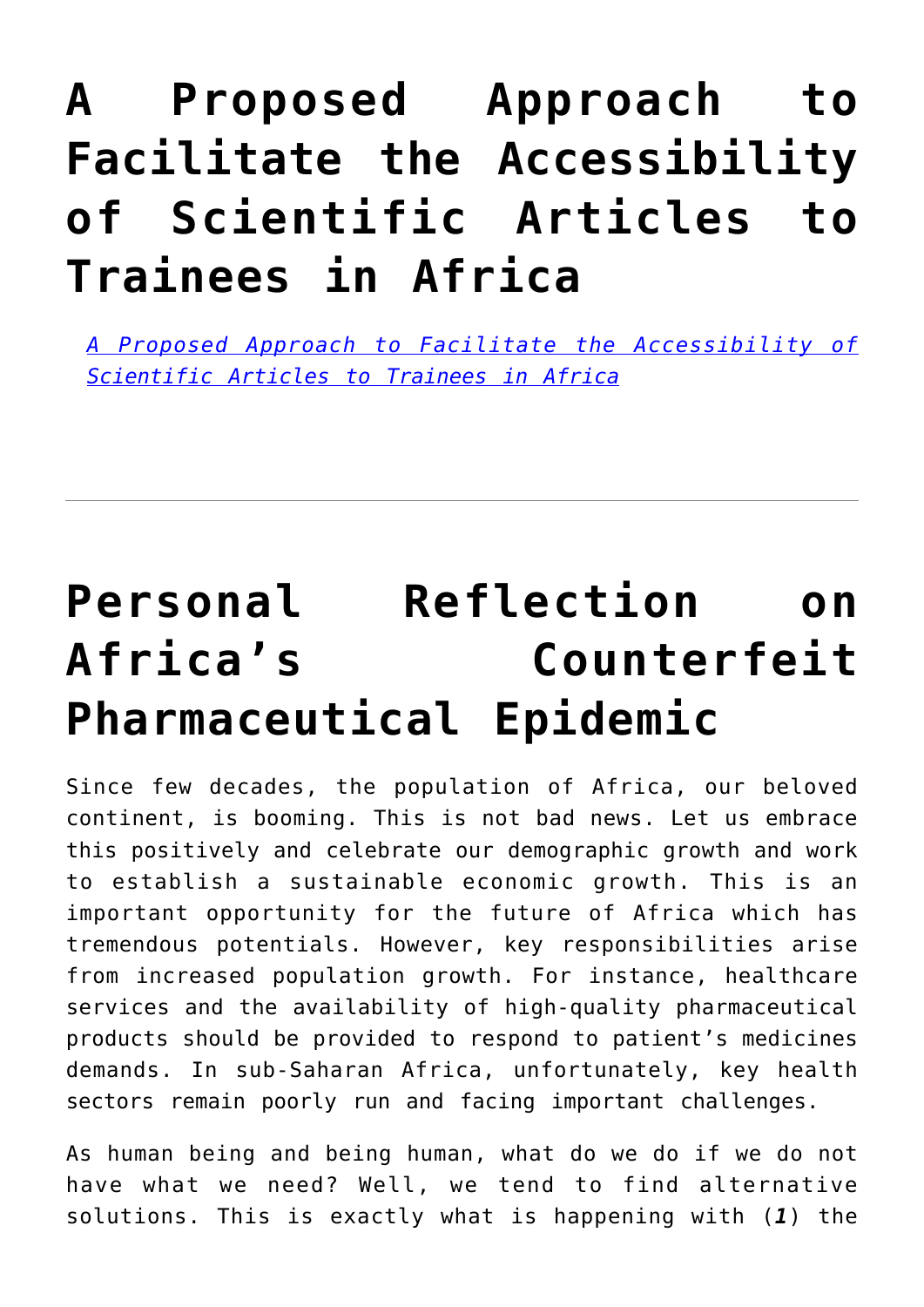shortage of pharmaceutical drugs and (*2*) the supra-expensive imported drugs in Africa. Unfortunately, many of us in Africa rely on counterfeit medications to cure some acute or chronic pathologies. This is a widely spread way as an alternative approach to get medicine in Africa. I personally grew up within this system. With the nearest pharmacist miles away, it was not uncommon to run across the street to buy medications for our indisposed relatives at home. I did not of course run laboratory tests to determine whether the hundreds of medications I bought for myself or for my relatives were authentic, unexpired, not overdosed, or effective. However, I do know, at least I can attest and confirm, that the storage conditions are far to be optimal. In addition, the pharmaceutical medication sellers were not pharmacists. One legitime question is to ask whether the millions of medications currently available on our street markets are effective.

Some could ask whether these medications bought to cure some of my relatives' acute diseases actually worked. Well, I do not know. Sometimes, we got better from our illness when taking these medications. Sometimes it was right away. Sometimes it took few days or weeks to get better. Overall, we grew up healthy without any major health issues. Maybe we were a little bit lucky to escape the dark side of counterfeit medications. Maybe these medications exerted placebo effect on us. Maybe these counterfeit medications were overdosed in active component and we were lucky to survived as other might passed away because of overdosed medications.

I can go through a lot of *maybe* and hypotheses. But *maybe* we should start to make sure that what we sell to treat our population is well designed and intended to be used as well as verifying the concentration of the drug our population take. As society, how do we organize to eradicate this epidemy of counterfeit medications? Here are few of my thoughts. *First* of all, let us organize our society to make sure that affordable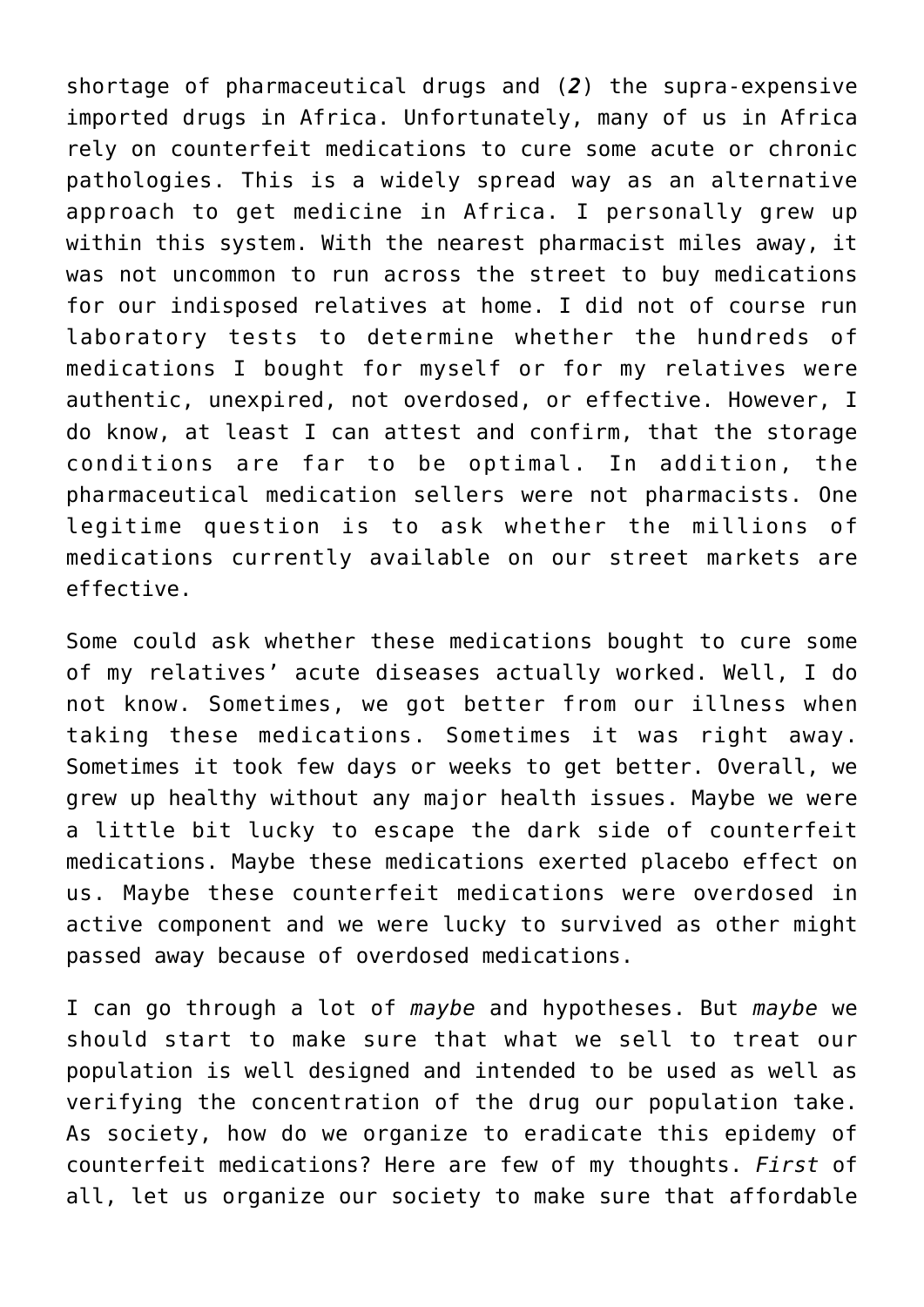drugs are available in established neighboring pharmacies. Let work together to make sure that the majority of our people could have the privilege to offer to themselves high quality drugs when they are sick. Finally, a well coordination between our leaders in collaboration with the vigilance population to denounce the presence of counterfeit network of fake medications will certainly be as critical for the fight against counterfeit medicines which will be a long-term fight.

At the end of the day, health is life! Let us not play with our health. Let us take care of our health. We have only one life!

# **[How African scientists can](https://adsf.club/?p=349) [give back to their home](https://adsf.club/?p=349) [continent](https://adsf.club/?p=349)**

## **How African scientists can give back to their home continent**

Please find below the link of our latest article:

<https://www.nature.com/articles/d41586-020-02267-8>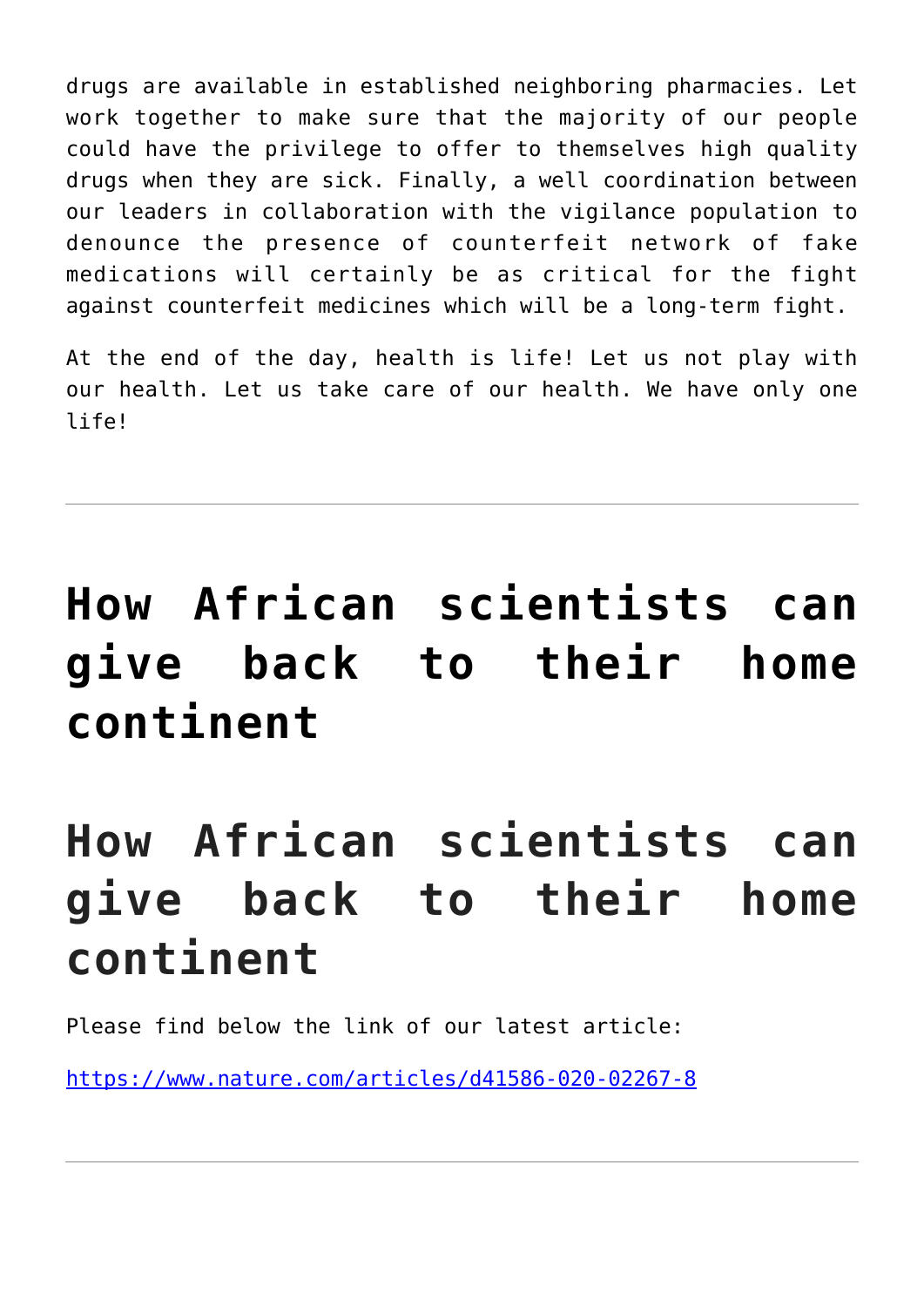## **[Coronavirus pandemic](https://adsf.club/?p=339) [cataclysm prediction in](https://adsf.club/?p=339) [Africa. What can we learn](https://adsf.club/?p=339) [from the impact of negative](https://adsf.club/?p=339) [image on the disease outbreak](https://adsf.club/?p=339) [prediction?](https://adsf.club/?p=339)**

As a Guinean-born scientist working in France, I followed with worries Covid-19 cases in Africa since late February after the WHO Director-General Dr. Tedros Adhanom Ghebreyesus warned countries with weaker health care systems to get prepared for a potential arrival of the virus and even request US\$675 million support from the global community to help prepare and protect the vulnerable countries from COVID-19 outbreak. In parallel in the western media, the hell on earth have been promised for Africa, which I partially believed in at some point. After five months of COVID-19 outbreak, although the COVID-19 cases are still risen on the continent, it is obvious that the cataclysm prediction did not happen. At least currently. Looking back, I am wondering whether the negative image of the continent contributes to the exaggerated alarming prediction of COVID-19 impact in Africa. If yes, as a perspective what the continent could do better to gain a more acceptable image projection.

### **COVID-19 hell on earth prediction in Africa: an analysis driven by Africa negative reputation in the West?**

What do we hear on TV or read in newspapers or online media everyday about Africa? This question could sound as a nonsense for someone, but for Africans, news on TV, newspapers are mostly negative even sometimes in cartoon movies. The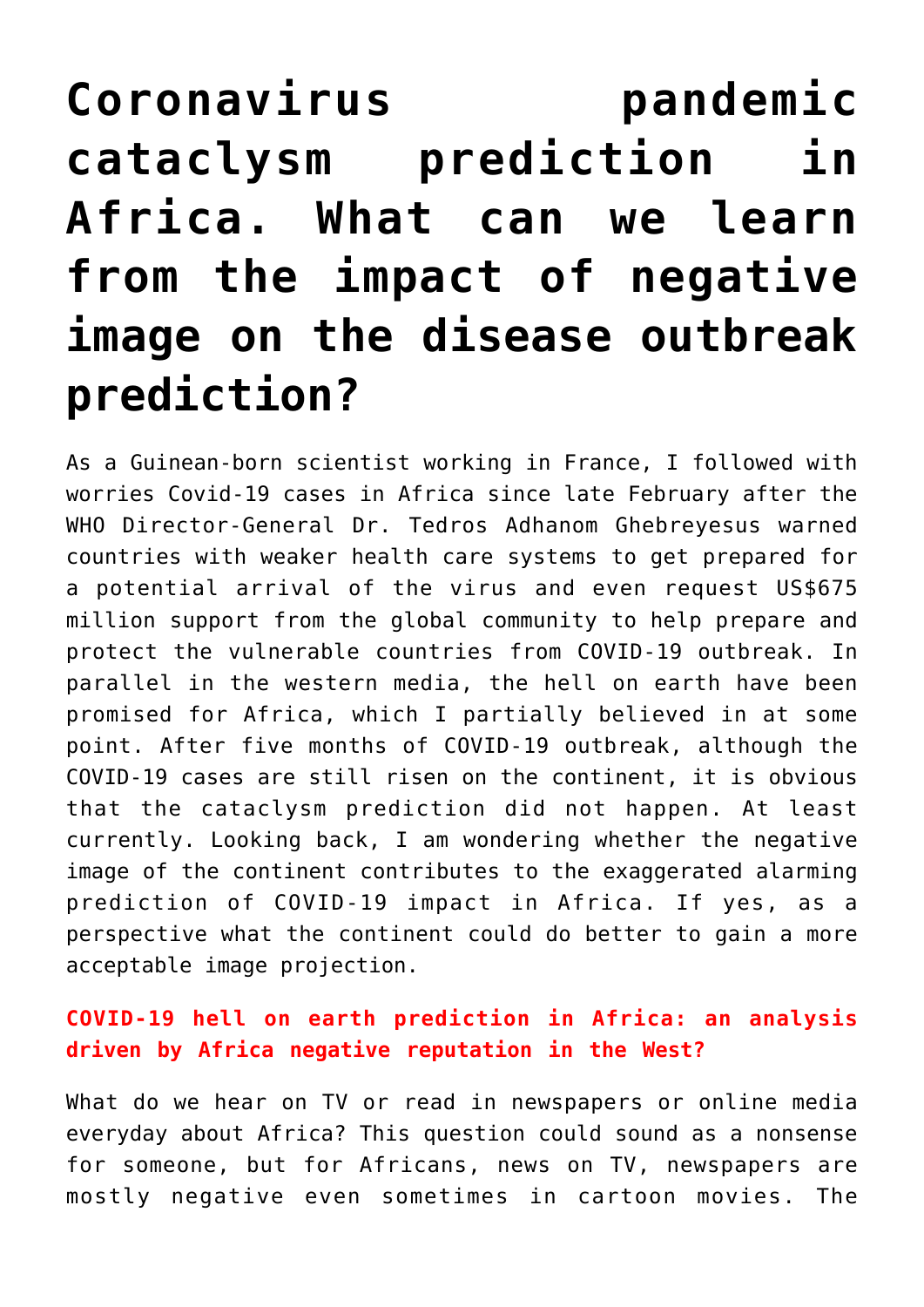continent is portrayed abroad as an attractive place to be especially during a global pandemic driven by a highly contagious virus without any cure or vaccine. We all see that when the virus outbreak was at its peak in different Europeans countries, the governments from Europe have encouraged their citizens living in Africa to travel back to their home countries given the uncertainty and potential upcoming catastrophic in Africa due to COVID-19. The continent carries a "hopeless" reputation in Western media and when the pandemic reaches Europa, the discourse reflected what we habitually hear on TV and read in newspapers : "The hopeless contient", "We must help Africa", …



#### **Current facts on the ground**

As the world is currently learning to cohabit with the virus, although we still have far way to go, the overall Africa virus cases and death toll linked to COVID-19 are far behind what happen in Europe and United States for example. And when it should be the time to learn about **how** the continent handle the coronavirus cases, it is unfortunate that media are more insisting on **why** the Africa resist to this pandemic.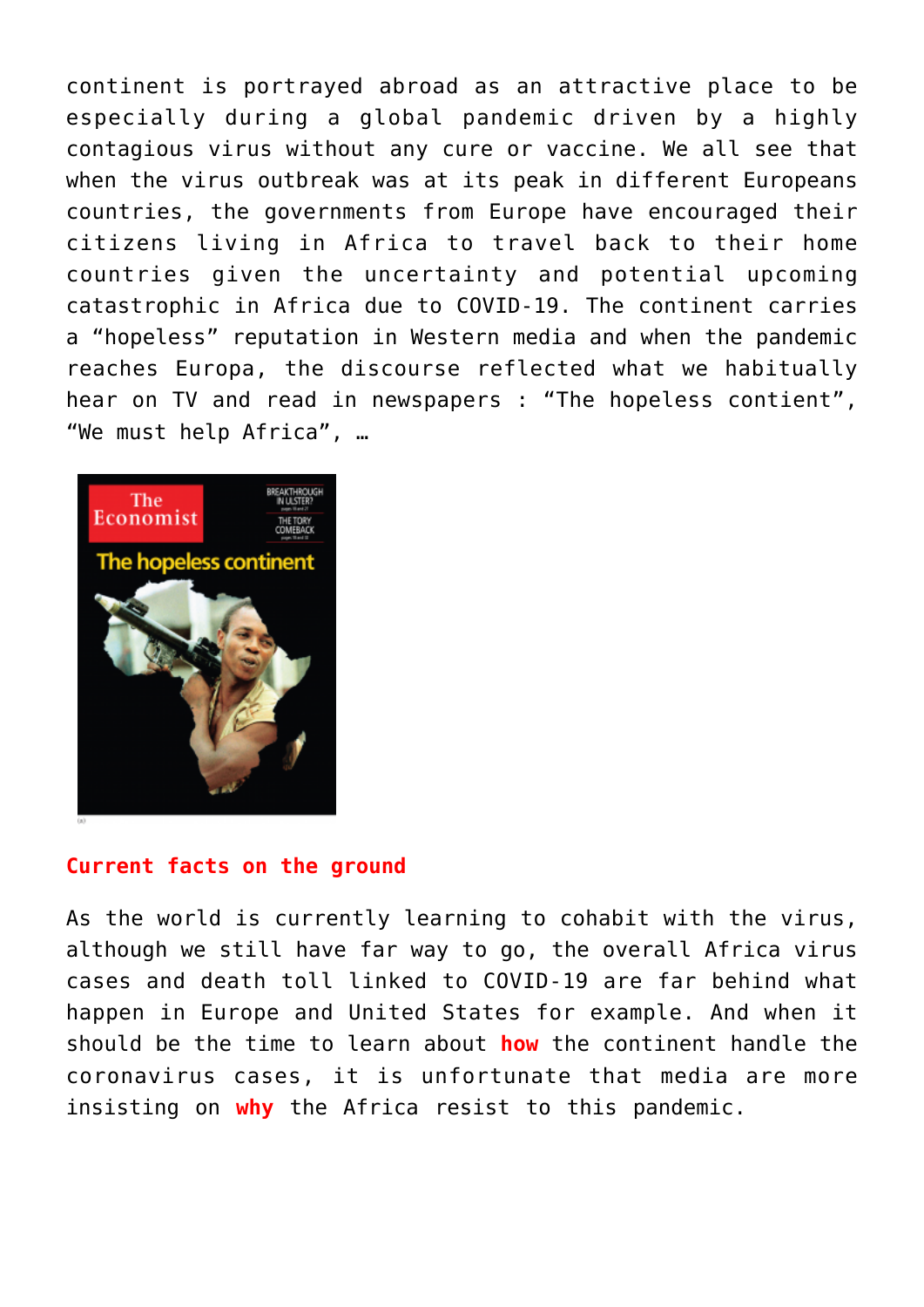

On the analysis in the media focusing on the why instead of how Africa resisted, many papers (concrete) highlight potential contribution of African resilience, a young and healthier population, and other environmental factors. Although I am not fully convinced by these new theories and as we are still learning from this coronavirus, it might be important to ask as well how the African countries organized themselves in the midst of the pandemic and whether other people can learn from Africa.

### **It is time to start counting on Africa during global challenges**

We have all experienced and still experiencing difficult times during this COVID-19 pandemic. From social distancing to stay at home order or lockdown, we are still looking "globally" for a better solution to help us coming back to where we were in early January 2020. Since we are still looking for best ways to deal with this virus, as global citizen, we shall not neglect any potential approach and strategies from our neighbor countries or continent which might work and we should promote scientific humility and share our will to lean from anyone regardless of his country wealth or ranking position between nations.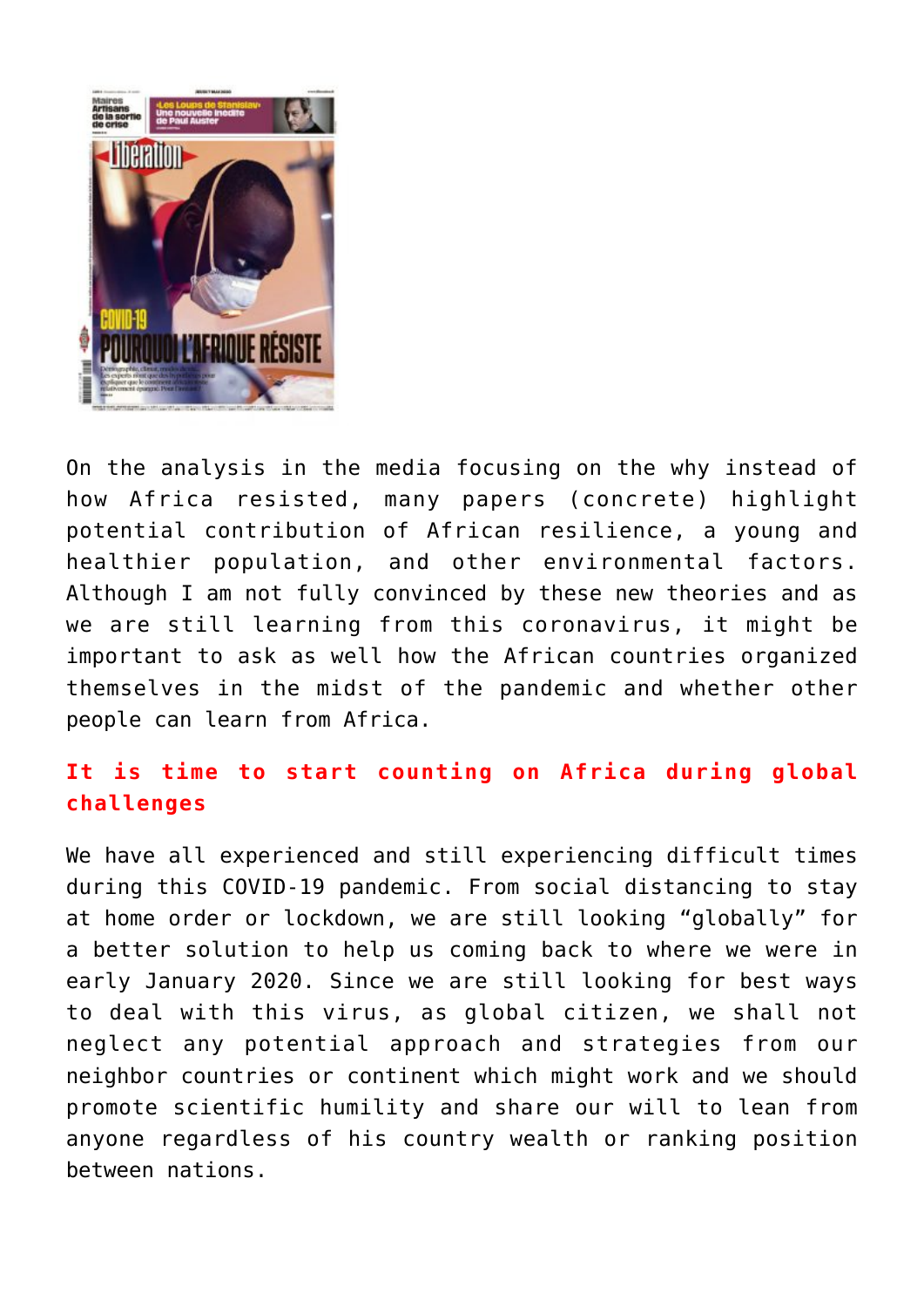Yes, African healthcare system is far to be equipped as their Western counterpart. It is true that the ability to develop COVID-19 test might be sub-optimal compared to what we can see abroad. Maybe the democracy system is not lining up with what we defined as democracy in the western world. However, it might be possible that some governmental decisions taken in Africa might be decisive in slowing down the virus progression.

#### **It is time for Africa to take in charge its narrative**

Although with the arrival of social media in the diffusion of information, traditional media such as TV are still the primary choice of people to get their daily and global news. When it comes to reshape the image of the continent, it might be the time to work in Africa to establish a unique continental media TV and newspaper with an international scope. By doing so, Africa can counterbalance in real time what is wrongfully reported on Africa while highlighting Africa success as well. By doing so, Africa should force other media for a fairer reporting and analysis on Africa.

## **[African Diaspora Scientists](https://adsf.club/?p=292) [Federation: Leveraging](https://adsf.club/?p=292) [Science and Technology to](https://adsf.club/?p=292) [Benefit Africans](https://adsf.club/?p=292)**

Science and technology are transforming our society and it is clear that we all in the world are benefiting from it including African populations. Nonetheless, African populations could be considered as the least benefiting of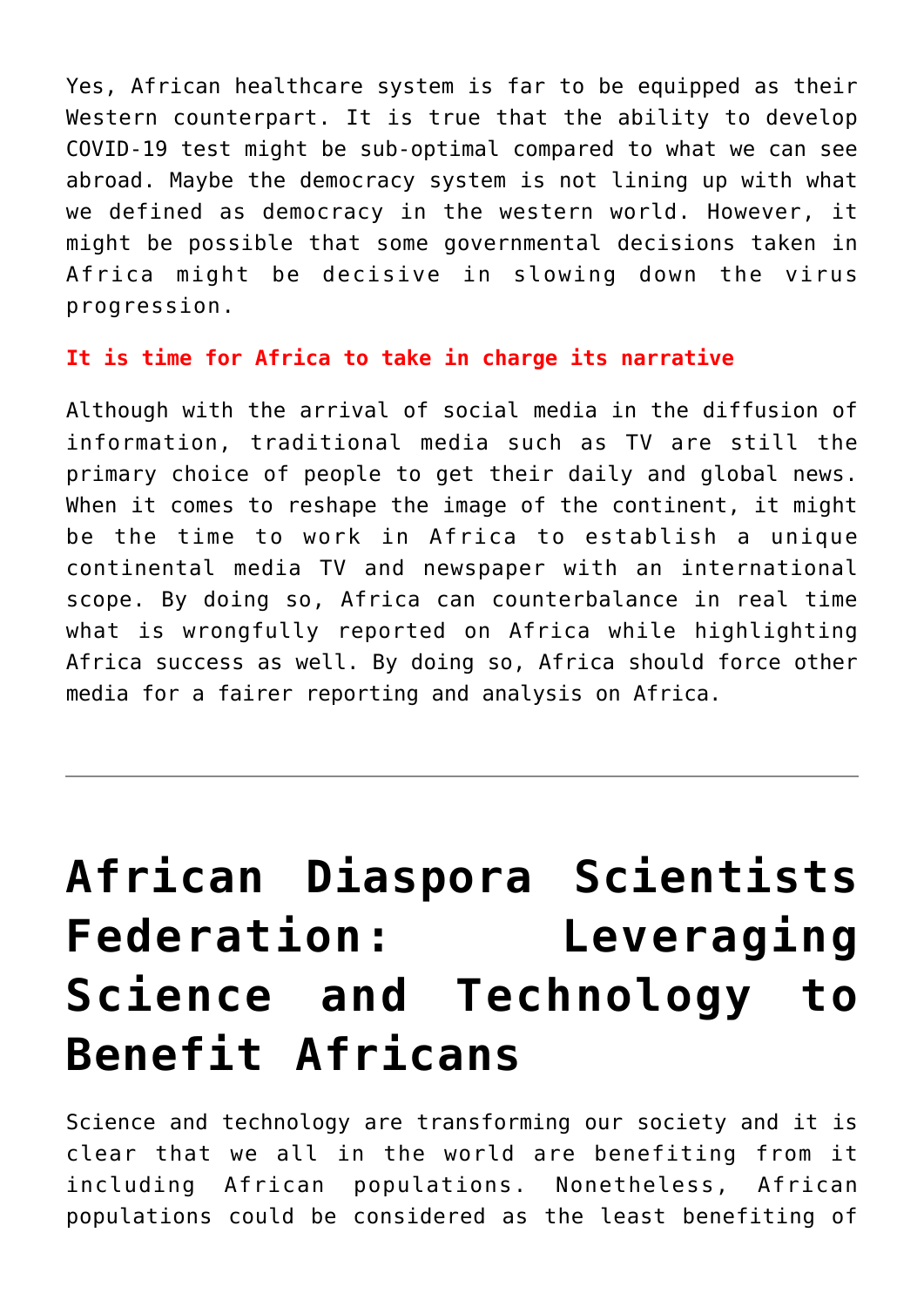science and technology in the world. To fully benefit from science and technology, African countries should invest massively in the training of scientists in the goal to respond competently at the local level to some science-based issues, such as climate change and disease outbreaks, for example. In the past two decades, African governments have increased, still insufficiently, their investment in tertiary education in the goal to drive the continent's growth through the implementation of sustainable technological capabilities. However, after the training of the future talents, African countries face difficulties to retain some of their scientists or students in science due to the lack of resources and opportunities in science for ambitious young scientists in a competitive world. This situation leads "automatically" to brain drain. Yet, it is possible to reverse or attenuate this brain drain situation. To do so, we are calling for active promotion of brain circulation in Africa coming especially from African scientists who are living in countries rich with cutting-edge technologies.



Our organization, African Diaspora Scientists Federation (ADSF) aims to provide a platform where volunteer African Scientists in the diaspora, through an intra and interdisciplinary collaborative manner, could respond to consultation requests from African governments and non-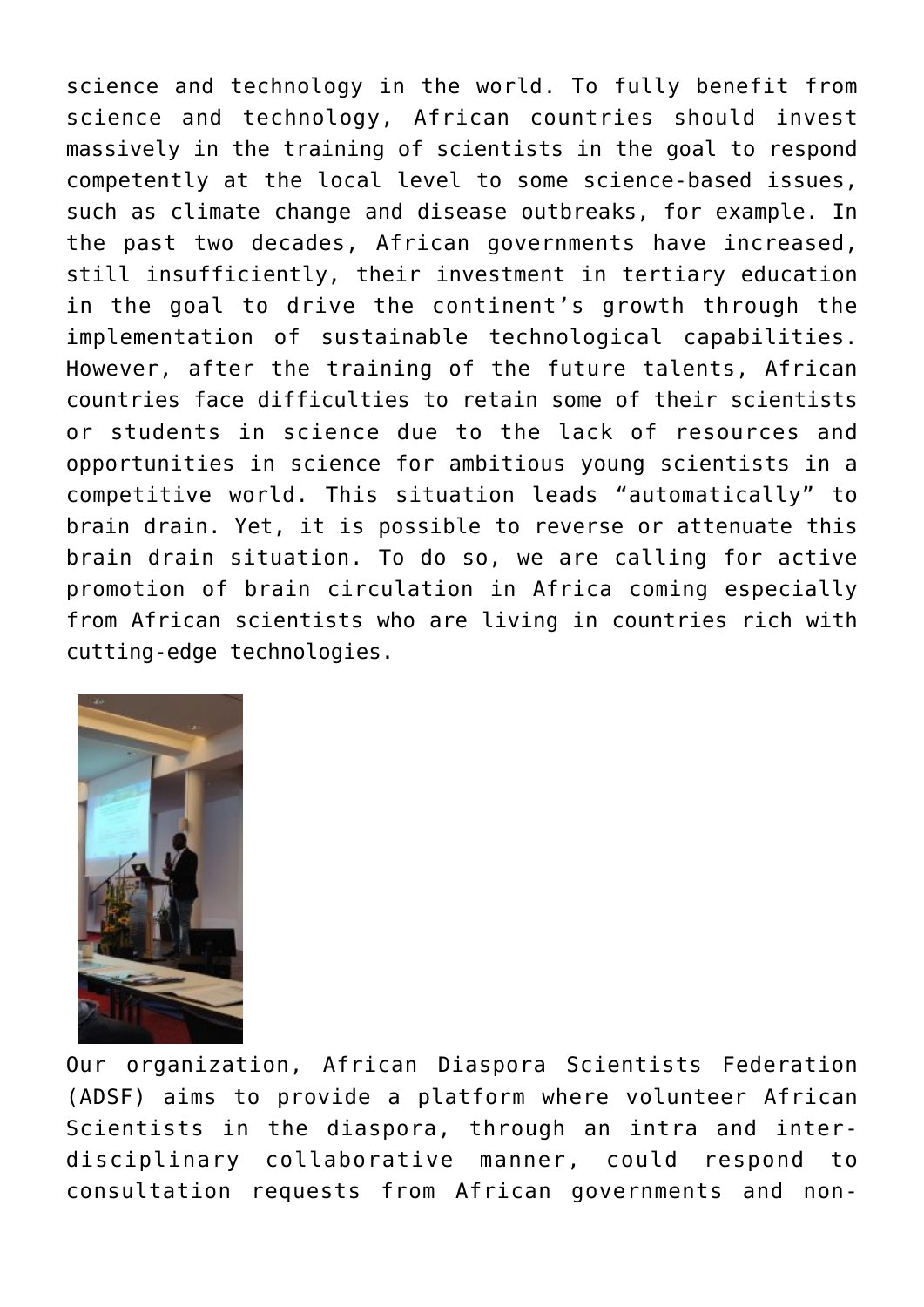governmental organization (NGOs) on specific topics by providing analysis and opinions. Our second program, Science Experience and Career Path Exchange (SECPE), is a selfdirected mentoring program that gives us the opportunity to be matched 1:1 with a mentor, or mentee from our database. The program provides a digital platform where we can form new connections, learn, and collaborate from peers residing in the diaspora or Africa, by sharing career advice and experiences. This program is designed to boost and build scientific confidence among the next generation of African scientists at an early age. Our last program, called Share 1 h of Your Science During Holidays, aims to organize and integrate one hour of a seminar for African scientists in their holiday schedule while visiting Africa. ADSF is responsible to organize the seminar by finding an interested institution and African scientists traveling for vacation and then organize the seminar. This program is designed to foster collaboration between African scientists in the diaspora and African scientists in Africa.

At ADSF, we are calling for African diaspora scientists to take the leadership on African science and technology implementation and development, which we believe would contribute to Africa prosperity through science and technology. In view of their background, African diaspora scientists are the most untapped African science and technology advocacy group. These scientists might advocate for science and technology development alongside African leaders and shape the paths for the setting up of rigorous science policies in Africa. Our platform is active and we are welcoming new members to join our initiative and inspire the next generation of African scientists.

Please visit us at https://www.adsf.club and join us to speed up Africa transformation through science and technology.

Learn more here https://www.frontrunnersinnovate.com/african-diaspora-scientis